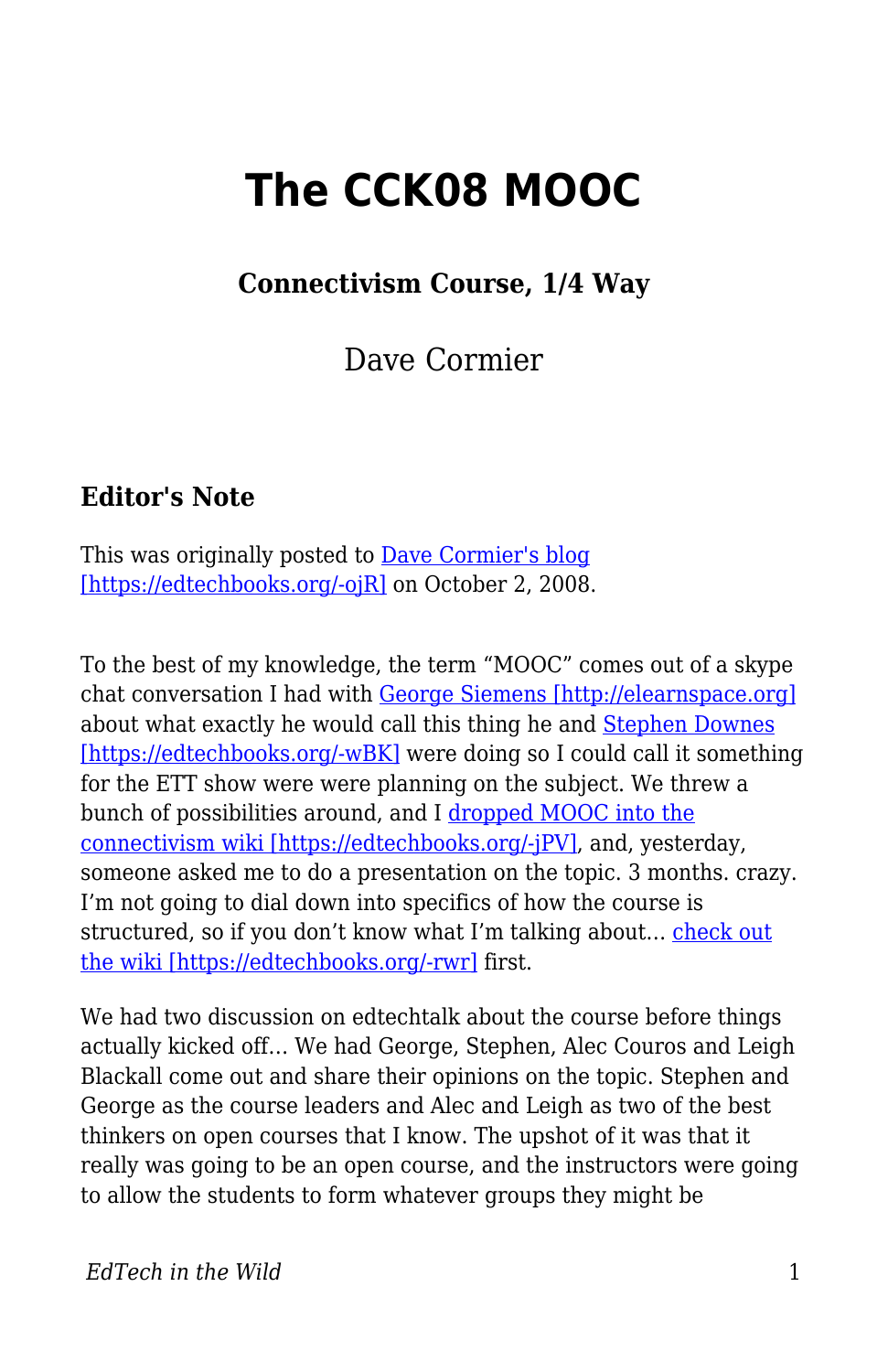interested in and they would provide the communication stream but not the organizational scaffolding.

## **Communications – What there is**

There are a variety of ways in which learners in the connectivism course are being distributed to the world, and I'll break down each one and try to establish how i feel they're working at this point. Overall the communications weight on George and Stephen is huge, they're involved in a large number of conversations, and have been trying to follow the vast weight of the content that has been produced… not sure this is a sustainable model, nor would it necessarily work as well for a different teacher who didn't already spend a large amount of time working on the web. (note – i hate googlegroups and am therefore not able to speak to them. haven't participated, have heard that they exist)

#### *[Moodle \[https://edtechbooks.org/-QFM\]](http://ltc.umanitoba.ca/moodle/course/view.php?id=20)*

Moodle is a Virtual Learning environment and is being used for one primary (forums) and one collateral purpose (aggregation). The aggregation purpose serves the same goal as the [multitude of](http://ltc.umanitoba.ca/connectivism/?page_id=13) [pageflake, netvibes etc… aggregation page…](http://ltc.umanitoba.ca/connectivism/?page_id=13)

[\[https://edtechbooks.org/-Vet\]i](http://ltc.umanitoba.ca/connectivism/?page_id=13)t helps people see what's going on. Good so far as it goes. The moodle discussions have taken on that nice tone that I like to see. They are polite, (mostly) and there is an acceptance that it is a public space. There are several exploratory threads that I think have been very useful to the learners… i've always really liked discussion forums for co-creation of knowledge. I think this is working… for those who are using it.

#### *[The Daily \[http://connect.downes.ca/\]](http://connect.downes.ca/) and [the blog](http://ltc.umanitoba.ca/connectivism/) [\[https://edtechbooks.org/-kJz\]](http://ltc.umanitoba.ca/connectivism/).*

This is the master aggregated list of all the posts related to the course as well as a few plucked out by Stephen as of particular interest to him, and the blog serves as a central stream of discussions (i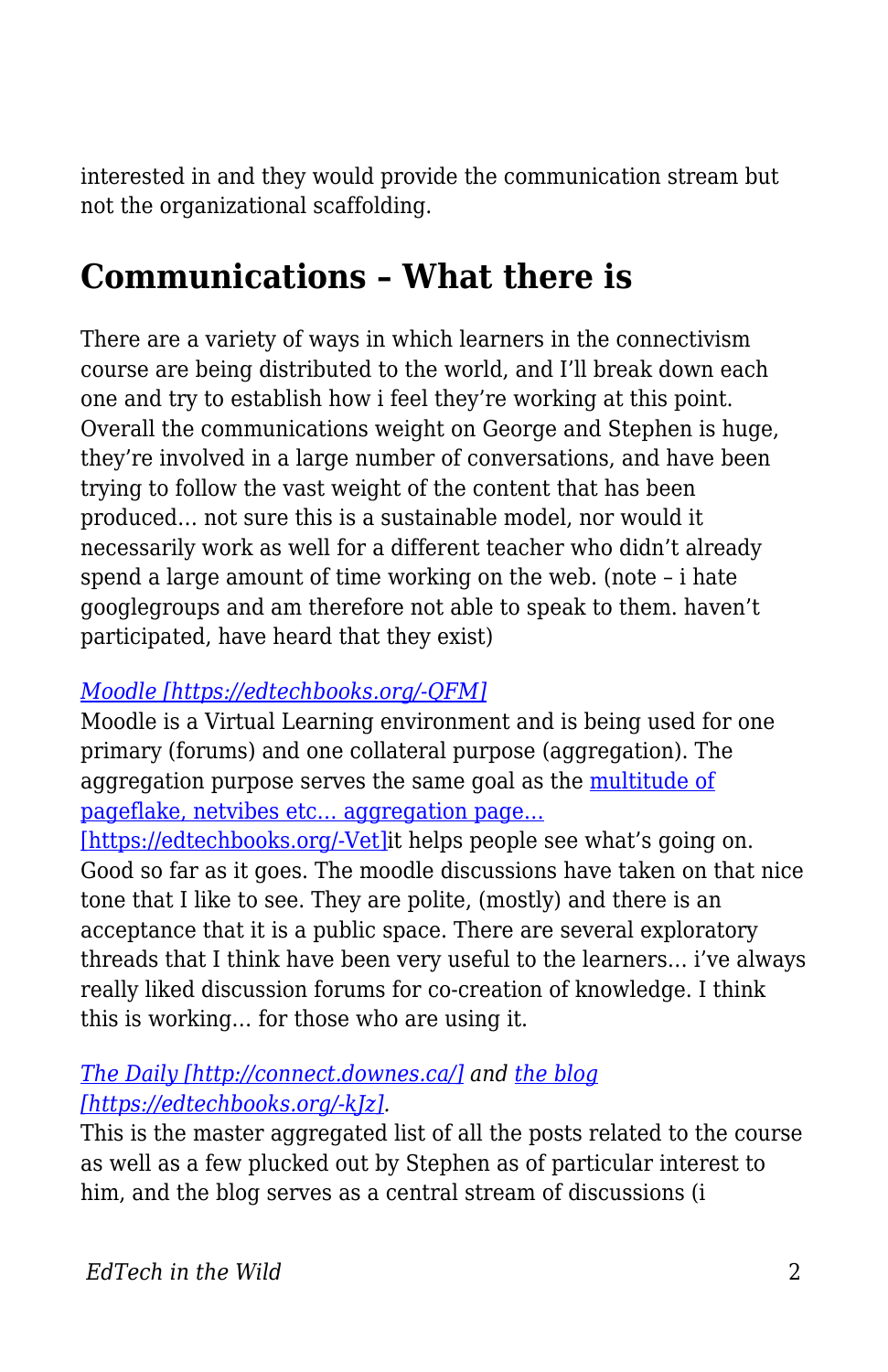particularly like Stephen's round up… agree or disagree Stephen always leaves you with something to think about) I've used the Daily as my main way of following along with the course.

#### *The wiki and the readings*

I think that the syllabus can be very helpful, but the work there has not really been worked on by anyone other than Stephen and George… not much sense having a wiki when only the administrators end up working in it. Wikis almost always end up this way… This is the main syllabus for the course, and a good way to catch up with the core course material. I've not done most of the readings, but they are available here, and I've been sampling them occasionally…

#### *The live stuff – eluminate and ustream*

I'm not a big fan of eluminate, i think it's a little clunky, it's never really liked my microphones and i think it's far too 'display' centric. It replicates the f2f presentation and I think, doesn't really represent the most realistic way that people participate in front of their computers. I'm biased, i like the ustream format we're doing… it's more user focused and I get to talk more :) That being said, these are the most effective parts of the course for me, I really have to commend both Stephen and George for their lucidity and their willingness to be in the firing line every day. I'm loving moderating the ustream and have really enjoyed the questions from the chatroom… still wondering if it makes sense to bring people into the live discussion… so far the format seems to be working with me as the rep. of the folks in the chatroom… would like feedback on this.

# **Early lessons**

I remember George saying something in one our our Edtechtalk discussions like "just getting the course off the ground is what I'm going to consider a success" and I think I agree with him. It's a huge undertaking, with lots of little bits and pieces and a collosal amount of data. That being said, here'r some of the things that I've taken out of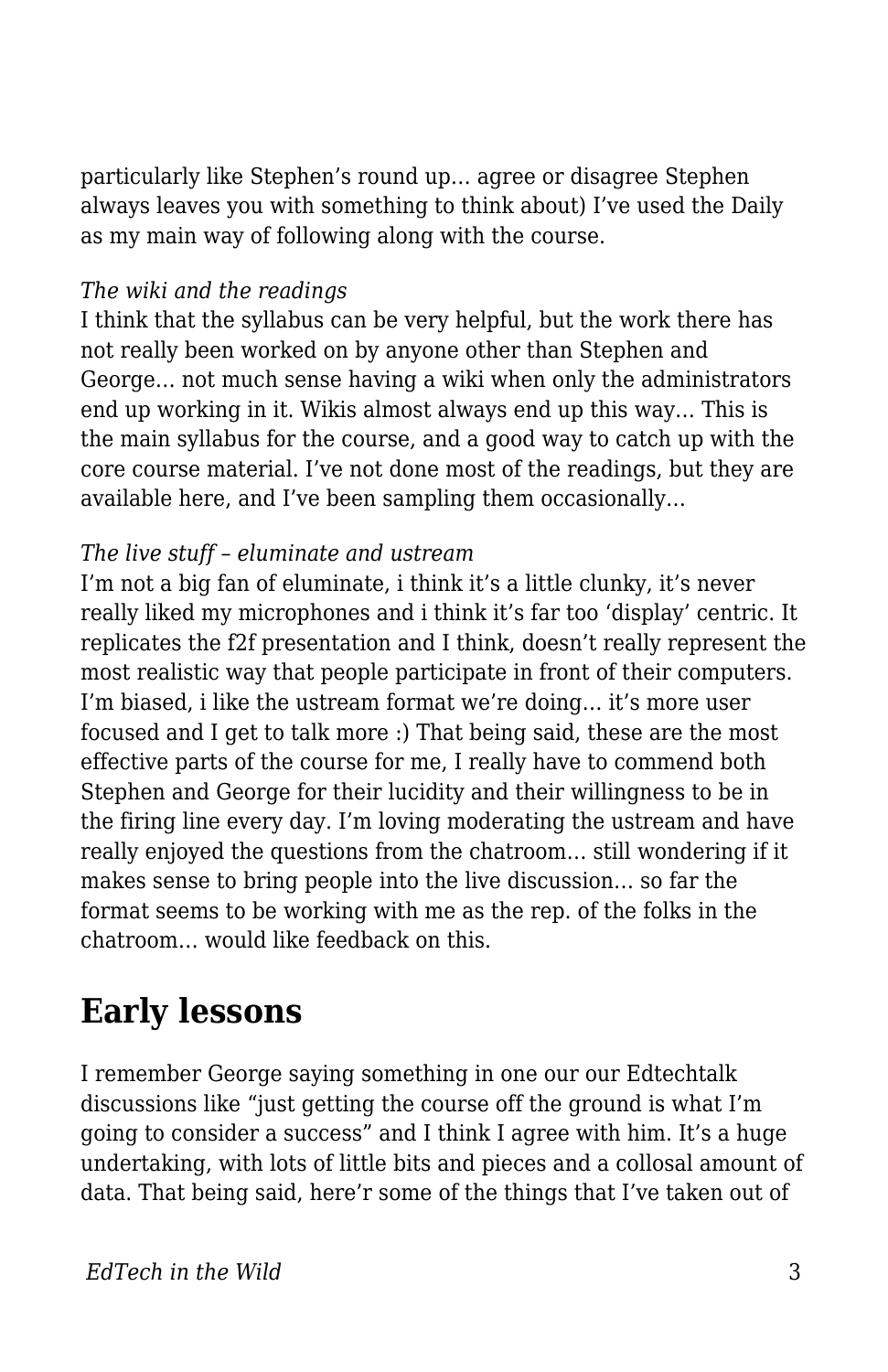#### the first quarter of the course

#### *Prerequisite Literacies*

I think this kind of course needs a very specific description of what people are goign to need to know in order to be able to participate effectively. This might also include go forward models in terms of how people might go about doing that. For those of us who participate in online communities all the time it wasn't terribly difficult, but i get the sense that more online participation would have resulted from added scaffolding.

#### *Community building*

I'm a bit of a community freak. I'm in the online stuff for the community as much as the learning… I like to hear about people's lives as much as their professional accomplishments, I learn from their mores as much as their knowledge. I would have liked a bit more sanctioned community building directed from the top, to help scaffold the organicness of the groups that are out there… but that's just me.

#### *Course standards*

I'm not sure if this is a lesson or not, because i think it's been handled pretty well. There are some folks who've taken a more combative approach to the course which others have felt restricts the conversation. I HATE 'what you can do' standards on the internet generally, but i think the grace with which S and D have accepted critiques speaks well for them and open courses generally.

### **Rhizomatics**

My own goals going in were to get a better sense of where my own work fits in with Connectivism. I've said several times that I've felt that rhizomatic community stuff seems like a subset of connectivism, even though I personally don't go in for the 'neural networks' stuff… a science i consider too shadowy at this point to use as a premise for solid philosophical discussion (let alone practical application) I believe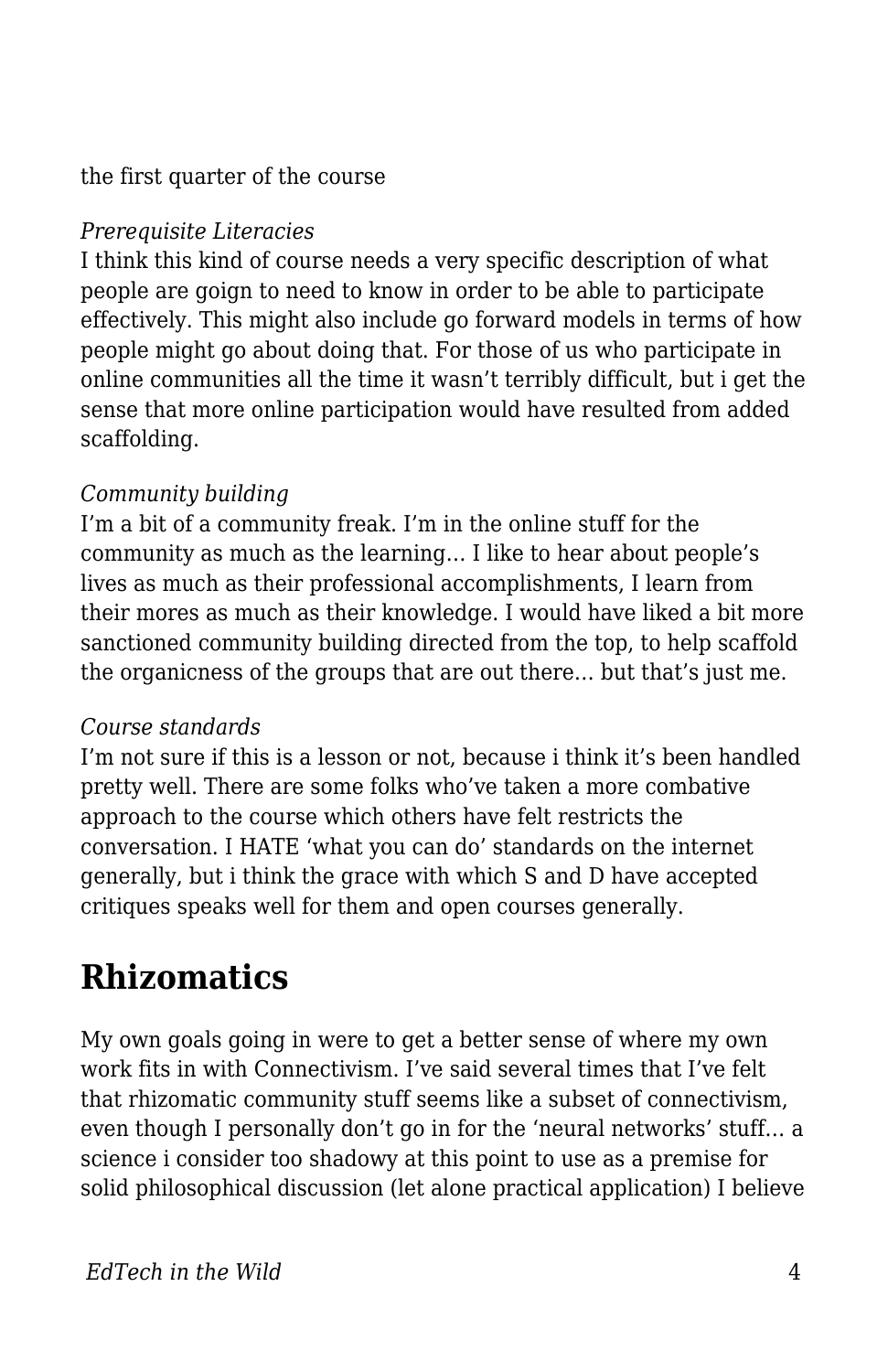i'm seriously at odds with  $S \& D$  on this and, as they have clearly done way more research on this than I have, I would probably consider taking their opinion over mine. I just can't help but think that we are at the Bohr Atom stage of our understandings of our brains at this point… we have some models, they are a verifiable narrative, but not something I'm looking to use to guide my policy.

The debate around my article has been interesting (and not least in the way that people were WAY more polite about the theory during the live discussions) … particularly in the ways that I haven't been clear. I don't, for instance, think that rhizomatic education is a particularly fantastic way of memorizing things that are useful. I do realize that there are many different 'real world' issues out there that make it difficult. That theory did, at least partially, come out of real experience in the classroom and after the paper was released, I actually ran a course by its priciples… that was fairly well received. There are gaps, and many have been very nicely elucidated in the discussions.

Very cool so far. much more to say, but [babyland](http://flickr.com/photos/opoe/2867111729/in/set-72157607334596719/) [\[https://edtechbooks.org/-Dgs\]](http://flickr.com/photos/opoe/2867111729/in/set-72157607334596719/) has left me with other gardens that need tending.